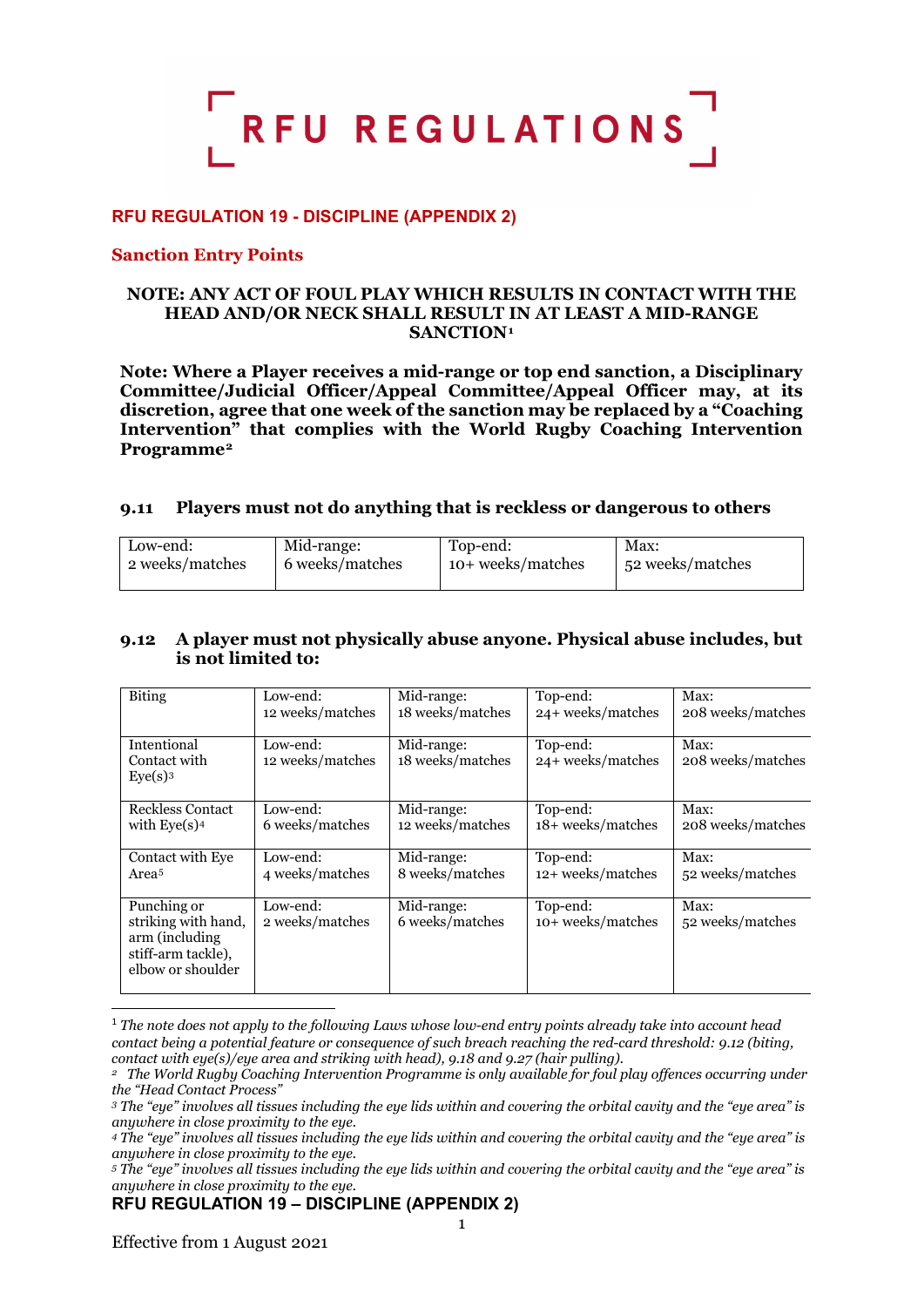| Leading with the   | Low end:        | Mid-range:       | Top-end:          | Max:              |
|--------------------|-----------------|------------------|-------------------|-------------------|
| forearm            | 2 weeks/matches | 6 weeks/matches  | 10+ weeks/matches | 52 weeks/matches  |
|                    |                 |                  |                   |                   |
| Striking with      | Low-end:        | Mid-range:       | Top-end:          | Max:              |
| head <sup>6</sup>  | 6 weeks/matches | 10 weeks/matches | 16+ weeks/matches | 104 weeks/matches |
|                    |                 |                  |                   |                   |
| Striking with knee | Low-end:        | Mid-range:       | Top-end:          | Max:              |
|                    | 4 weeks/matches | 8 weeks/matches  | 12+ weeks/matches | 52 weeks/matches  |
|                    |                 |                  |                   |                   |
| Stamping or        | Low-end:        | Mid-range:       | Top-end:          | Max:              |
| Trampling          | 2 weeks/matches | 6 weeks/matches  | 12+ weeks/matches | 52 weeks/matches  |
|                    |                 |                  |                   |                   |
| Tripping           | Low-end:        | Mid-range:       | Top-end:          | Max:              |
|                    | 2 weeks/matches | 4 weeks/matches  | 8+ weeks/matches  | 52 weeks/matches  |
|                    |                 |                  |                   |                   |
| Kicking            | Low-end:        | Mid-range:       | Top-end:          | Max:              |
|                    | 4 weeks/matches | 8 weeks/matches  | 12+ weeks/matches | 52 weeks/matches  |
|                    |                 |                  |                   |                   |

#### **9.12 A player must not verbally abuse anyone. Verbal abuse includes, but is not limited to, abuse based on: religion, colour, national or ethnic origin, sexual orientation.**

| Low-end:        | Mid-range:       | Top-end:          | Max:             |
|-----------------|------------------|-------------------|------------------|
| 6 weeks/matches | 12 weeks/matches | 18+ weeks/matches | 52 weeks/matches |

#### **9.13 A player must not tackle an opponent early, late or dangerously. Dangerous tackling includes, but is not limited to, tackling or attempting to tackle an opponent above the line of the shoulders even if the tackle starts below the line of the shoulders.**

| Low-end:        | Mid-range:      | Top-end:          | Max:             |
|-----------------|-----------------|-------------------|------------------|
| 2 weeks/matches | 6 weeks/matches | 10+ weeks/matches | 52 weeks/matches |
|                 |                 |                   |                  |

## **9.14 A player must not tackle an opponent who is not in possession of the ball.**

| Low-end:        | Mid-range:      | Top-end:          | Max:             |
|-----------------|-----------------|-------------------|------------------|
| 2 weeks/matches | 6 weeks/matches | 10+ weeks/matches | 52 weeks/matches |
|                 |                 |                   |                  |

### **9.15 Except in a scrum, ruck or maul, a player who is not in possession of the ball must not hold, push, charge or obstruct an opponent not in possession of the ball.**

| Low-end:        | Mid-range:       | Top-end:          | Max:             |
|-----------------|------------------|-------------------|------------------|
| 2 weeks/matches | 4 weeks/ matches | 6+ weeks/ matches | 52 weeks/matches |
|                 |                  |                   |                  |

<span id="page-1-0"></span>**RFU REGULATION 19 – DISCIPLINE (APPENDIX 2)** *<sup>6</sup> Head-on-head contact arising out of a tackle situation should ordinarily be sanctioned under Law 9.13 below.*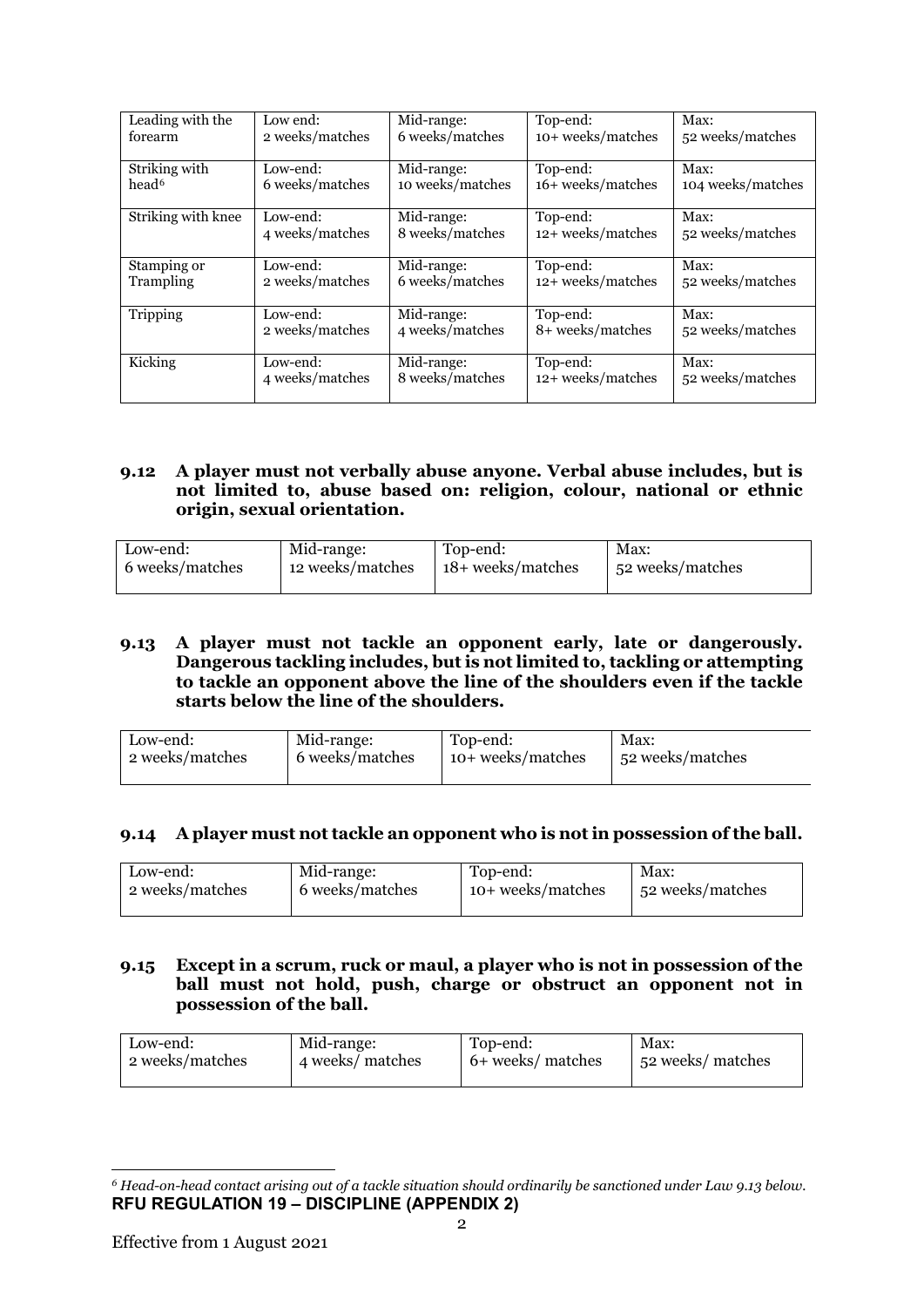## **9.16 A player must not charge or knock down an opponent carrying the ball without attempting to grasp that player.**

| Low-end:         | Mid-range:      | Top-end:          | Max:             |
|------------------|-----------------|-------------------|------------------|
| ∣2 weeks/matches | 6 weeks/matches | 10+ weeks/matches | 52 weeks/matches |

#### **9.17 A player must not tackle, charge, pull, push or grasp an opponent whose feet are off the ground.**

| Low-end:        | Mid-range:      | Top-end:          | Max:             |
|-----------------|-----------------|-------------------|------------------|
| 4 weeks/matches | 8 weeks/matches | 12+ weeks/matches | 52 weeks/matches |

### **9.18 A player must not lift an opponent off the ground and drop or drive that player so that their head and/or upper body make contact with the ground.**

| Low-end:        | Mid-range:       | Top-end:            | Max:             |
|-----------------|------------------|---------------------|------------------|
| 6 weeks/matches | 10 weeks/matches | $14+$ weeks/matches | 52 weeks/matches |
|                 |                  |                     |                  |

#### **9.19 Dangerous play in a scrum.**

- **a. The front row of a scrum must not form at a distance from its opponents and rush against them.**
- **b. A front-row player must not pull an opponent.**
- **c. A front-row player must not intentionally lift an opponent off their feet or force the opponent upwards out of the scrum.**
- **d. A front-row player must not intentionally collapse a scrum.**

| Low-end:        | Mid-range:      | Top-end:         | Max:             |
|-----------------|-----------------|------------------|------------------|
| 2 weeks/matches | 4 weeks/matches | 8+ weeks/matches | 52 weeks/matches |

## **9.20 Dangerous play in a ruck or maul.**

**a. A player must not charge into a ruck or maul. Charging includes any contact made without binding onto another player in the ruck or maul.** 

| Low-end:        | Mid-range:      | Top-end:          | Max:             |
|-----------------|-----------------|-------------------|------------------|
| 2 weeks/matches | 6 weeks/matches | 10+ weeks/matches | 52 weeks/matches |
|                 |                 |                   |                  |

## **b. A player must not make contact with an opponent above the line of the shoulders.**

## **c. A player must not intentionally collapse a ruck or a maul.**

| Low-end:        | Mid-range:      | Top-end:         | Max:             |
|-----------------|-----------------|------------------|------------------|
| 2 weeks/matches | 4 weeks/matches | 8+ weeks/matches | 52 weeks/matches |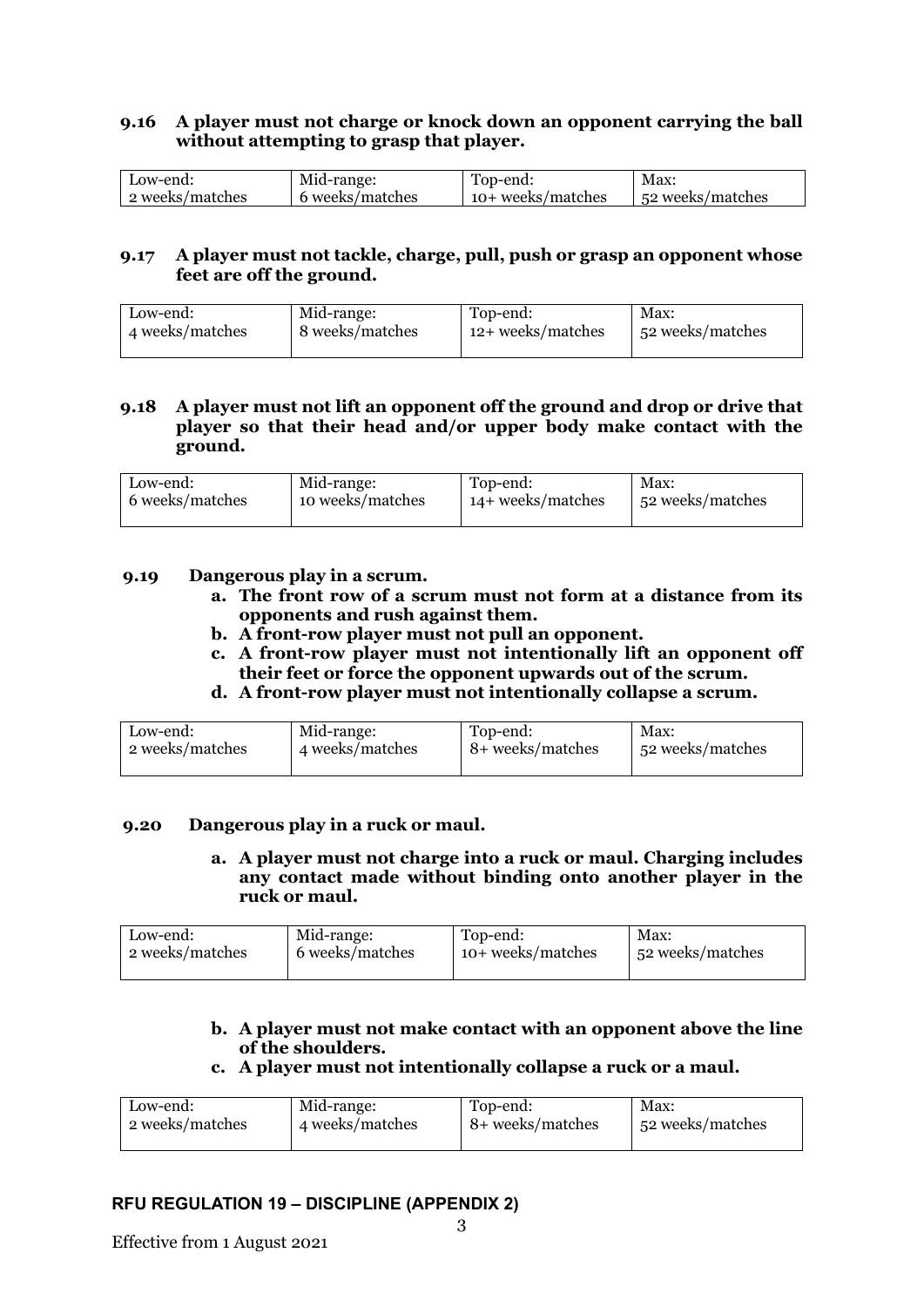## **9.25 A player must not intentionally charge or obstruct an opponent who has just kicked the ball.**

| Low-end:        | Mid-range:      | Top-end:          | Max:             |
|-----------------|-----------------|-------------------|------------------|
| 2 weeks/matches | 6 weeks/matches | 10+ weeks/matches | 52 weeks/matches |
|                 |                 |                   |                  |

#### **9.27 A player must not do anything that is against the spirit of good sportsmanship including but not limited to:**

| Hair pulling or<br>grabbing                                                                             | Low-end:<br>2 weeks/matches  | Mid-range:<br>4 weeks/matches          | Top-end:<br>6+ weeks/matches  | Max:<br>52 weeks/matches  |
|---------------------------------------------------------------------------------------------------------|------------------------------|----------------------------------------|-------------------------------|---------------------------|
|                                                                                                         |                              |                                        |                               |                           |
| Spitting at anyone                                                                                      | Low-end:                     | Mid-range:                             | Top-end:                      | Max:                      |
|                                                                                                         | 4 weeks/matches              | 8 weeks/matches                        | 12+ weeks/matches             | 52 weeks/matches          |
| Grabbing, twisting<br>or squeezing the<br>genitals (and/or<br>breasts in the case<br>of female players) | Low-end:<br>12 weeks/matches | Mid-range:<br>18 weeks/matches         | Top-end:<br>24+ weeks/matches | Max:<br>208 weeks/matches |
| Other                                                                                                   | Low-end:<br>4 weeks/matches  | Mid-range:<br>8 weeks/matches          | Top-end:<br>12+ weeks/matches | Max:<br>52 weeks/matches  |
| 2 Yellow cards in a<br>match                                                                            |                              | PLEASE SEE RFU REGULATON 19 APPENDIX 1 |                               |                           |

## **9.28 A player must not disrespect the authority of a Match Official**

| Low-end:        | Mid-range:      | Top-end:         | Max:             |
|-----------------|-----------------|------------------|------------------|
| 2 weeks/matches | 4 weeks/matches | 6+ weeks/matches | 52 weeks/matches |

## **9.28 A player must not verbally abuse a Match Official. Verbal abuse includes, but is not limited to, abuse based on: religion, colour, national or ethnic origin, sexual orientation.**

| Low-end:        | Mid-range:       | Top-end:          | Max:             |
|-----------------|------------------|-------------------|------------------|
| 6 weeks/matches | 12 weeks/matches | 18+ weeks/matches | 52 weeks/matches |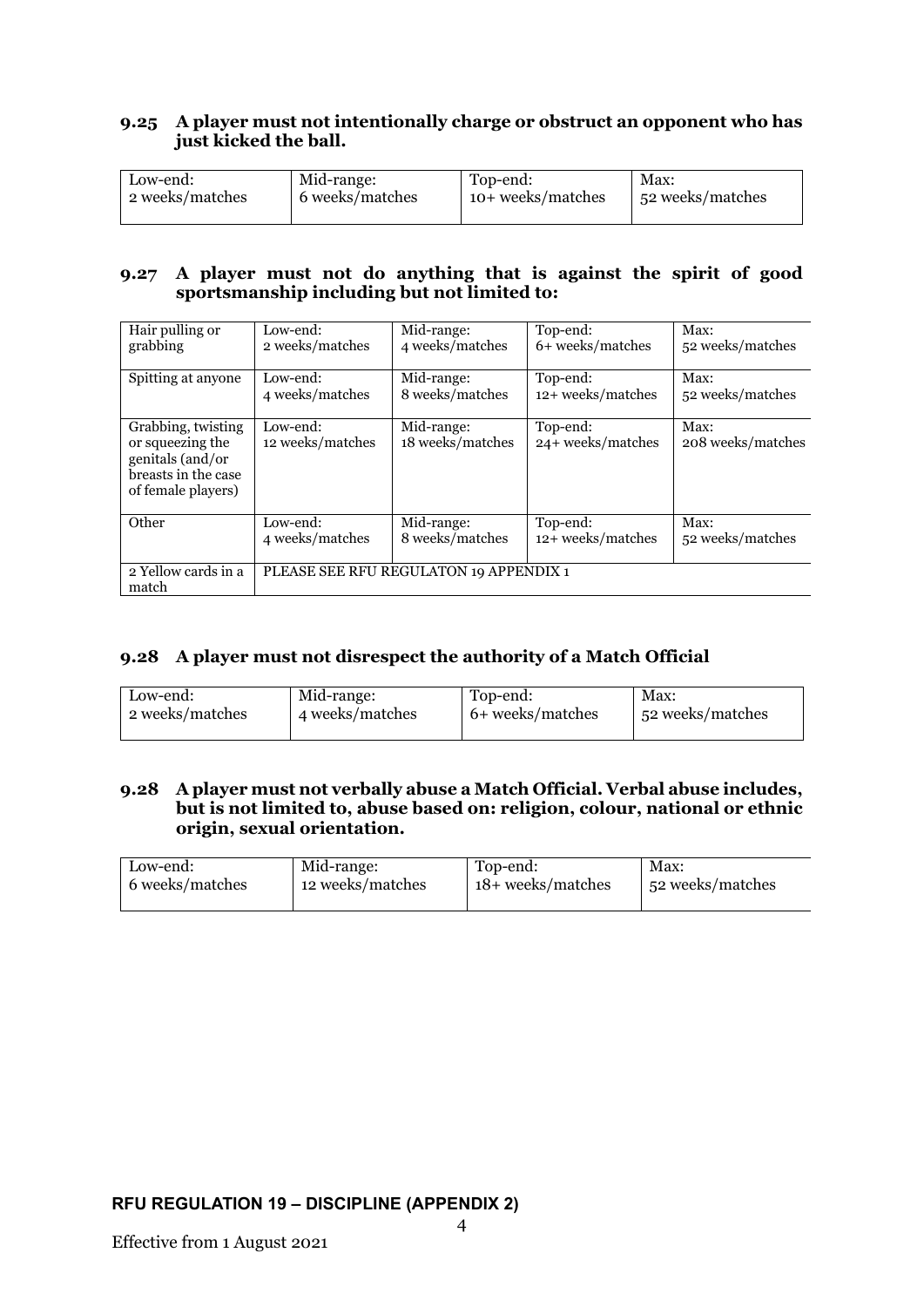## **9.28 A player must not make physical contact with Match Officials.**

| Low-end:        | Mid-range:       | Top-end:          | Max:             |
|-----------------|------------------|-------------------|------------------|
| 6 weeks/matches | 12 weeks/matches | 18+ weeks/matches | 52 weeks/matches |

### **9.28 A player must not use threatening actions or words towards Match Officials.**

| Low-end:         | Mid-range:       | Top-end:          | Max:              |
|------------------|------------------|-------------------|-------------------|
| 12 weeks/matches | 24 weeks/matches | 48+ weeks/matches | 260 weeks/matches |

## **9.28 A player must not physically abuse Match Officials.**

| Low-end:         | Mid-range:       | Top-end:          | Max: |
|------------------|------------------|-------------------|------|
| 24 weeks/matches | 48 weeks/matches | 96+ weeks/matches | Life |
|                  |                  |                   |      |

In respect of offences not referred to in Appendix 1, appropriate sanctions may be imposed at the discretion of the relevant Judicial Officer, Disciplinary Committee, Appeal Officer and/or Appeal Committee (as the case may be).

Notwithstanding the Sanctions in Appendix 1 and/or the provisions of Regulation 19 in cases where the player's actions constitute mid-range or top end offending for any type of offence which had the potential to result and, in fact, did result in serious/gross consequences to the health of the victim, the Judicial Officers and/or Disciplinary Committees may impose any period of suspension including a suspension for life.

## **Bad Disciplinary Record**

When dealing with a Club under the bad disciplinary record provisions a Disciplinary Panel may impose any appropriate sanction, including (but not limited to) a reprimand, a financial penalty or deduction of league points or relegation, exclusion or disqualification from any competition, or a combination of the above. Sanctions may also be suspended if considered appropriate.

## **Under Age Players who train/play in Adult Rugby**

This recommended sanctions table relates to an entry point for a first breach of RFU Regulation 15. The sanction may be increased to reflect aggravating features or reduced to reflect mitigating factors (see below). A second breach is likely to incur a significantly higher sanction.

| <b>Classification of</b><br><b>Breach</b> | Description of<br>Classification                                                                        | <b>Entry Point for Sanction</b>                                                                                                                                                                       |
|-------------------------------------------|---------------------------------------------------------------------------------------------------------|-------------------------------------------------------------------------------------------------------------------------------------------------------------------------------------------------------|
| Low level breach                          | A player under the age of 18<br>trains with adults without<br>required permission. No injury<br>occurs. | Suspension of coach/person<br>responsible for training for 4<br>weeks; and Club reprimanded.                                                                                                          |
| Mid-level breach                          | A player under the age of 18<br>plays with adults without<br>required permission. No injury<br>occurs   | Suspension of coach/person<br>responsible for team selection for<br>3 months; and Team suspended<br>from playing for 4 weeks; and<br>Points deducted from club 1st XV<br>equating to 2 wins (possibly |